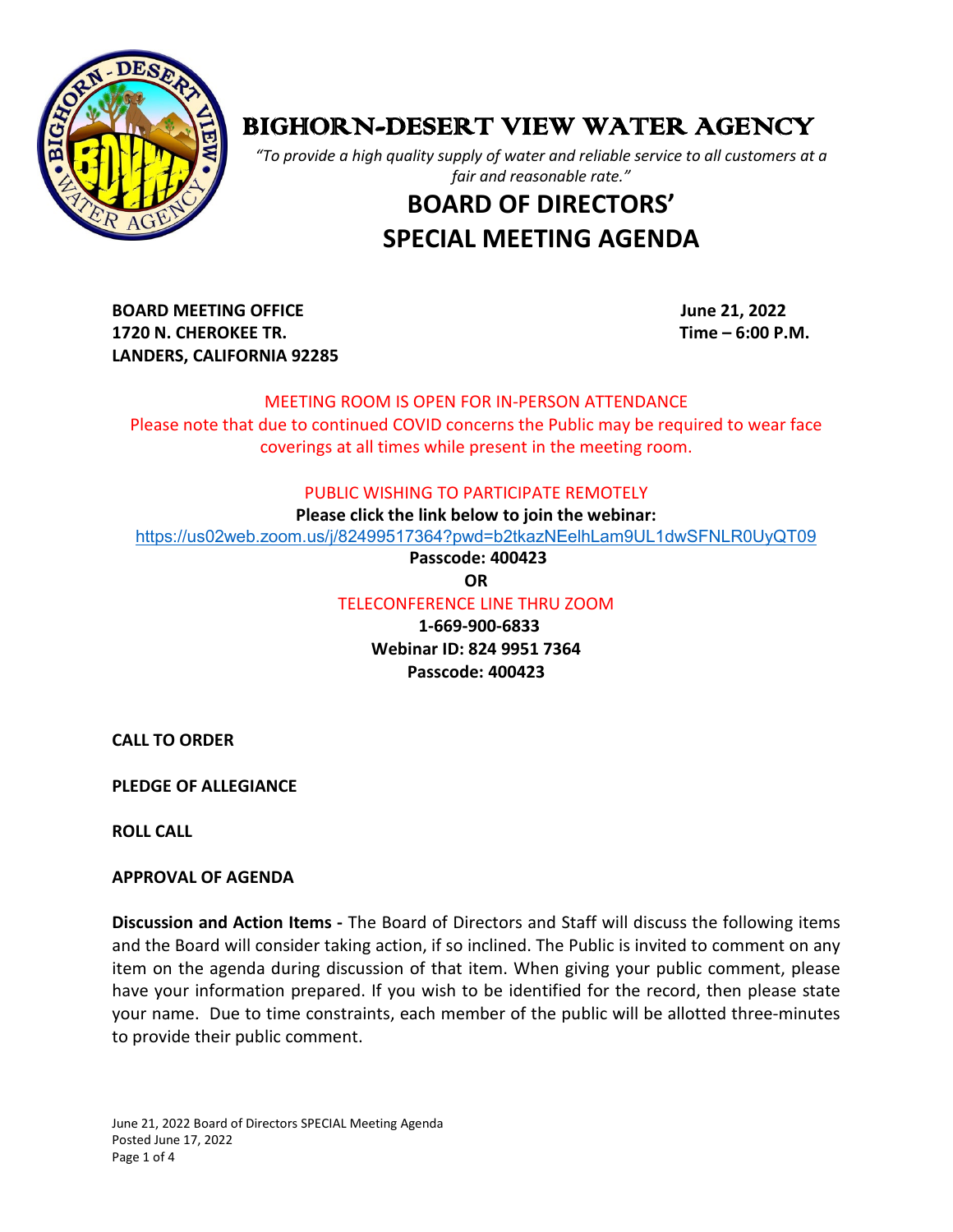**1. Public Budget Workshop - Fiscal Year 2022/23 Budget Resolution No. 22R-XX – Resolution Fixing and Adopting the Budget for Fiscal Year 2022-2023 for the Bighorn-Desert View Water Agency**

That the Board considers taking the following action(s):

- 1. Adopt Resolution No. 22R-XX Fixing and Adopting the Budget for Fiscal Year 2022- 2023 for the Bighorn-Desert View Water Agency.
- **2. Resolution 22R-XX Ratifying the Proclamation of a State of Emergency by Governor Newsom, Declaring the Existence of Local Emergency Conditions and Authorizing Remote Teleconference Meetings of the Board of Directors' and its Standing Committees for the Period June 21, 2022 to July 20, 2022, Pursuant to Brown Act Provisions.**

That the Board considers taking the following action(s):

1. Adopt Resolution No. 22R- Ratifying the Proclamation of a State of Emergency by Governor Newsom, Declaring the Existence of Local Emergency Conditions and Authorizing Remote Teleconference Meetings of the Board of Directors' and its Standing Committees for the Period June 21, 2022 to July 20, 2022, Pursuant to Brown Act Provisions.

## **3. POSTING OF NOTICE OF INTENT to Consider Adoption of Resolution No. 22R-XX Establishing Water Standby Assessments for Improvement District Goat Mountain for Fiscal Year 2022-23 (Tax Year 2022) to be estimated at \$61,950**

Information, Discussion and Public Notice Purpose Only – No Action Required

## **4. POSTING OF NOTICE OF INTENT to Consider Adoption Resolution No. 22R-XX Establishing the Agency's Appropriation Limit for Fiscal Year 2022/23 at \$224,068**

Information, Discussion and Public Notice Purpose Only – No Action Required

- **5. Adopt Resolution No. 22R-XX Establishing the Agency's Investment Policy**  That the Board considers taking the following action(s):
	- 1. Adopt Resolution No. 22R-XX Establishing the Agency's Investment Policy.
- **6. California Special Districts Association (CSDA) Board of Directors Election Ballot – Term 2023 -2025; Seat B - Southern Network**

That the Board considers taking the following action(s):

1. Board to select one (1) candidate from the CSDA Board of Directors Election Ballot – Term 2023-2025; Seat B -Southern Network.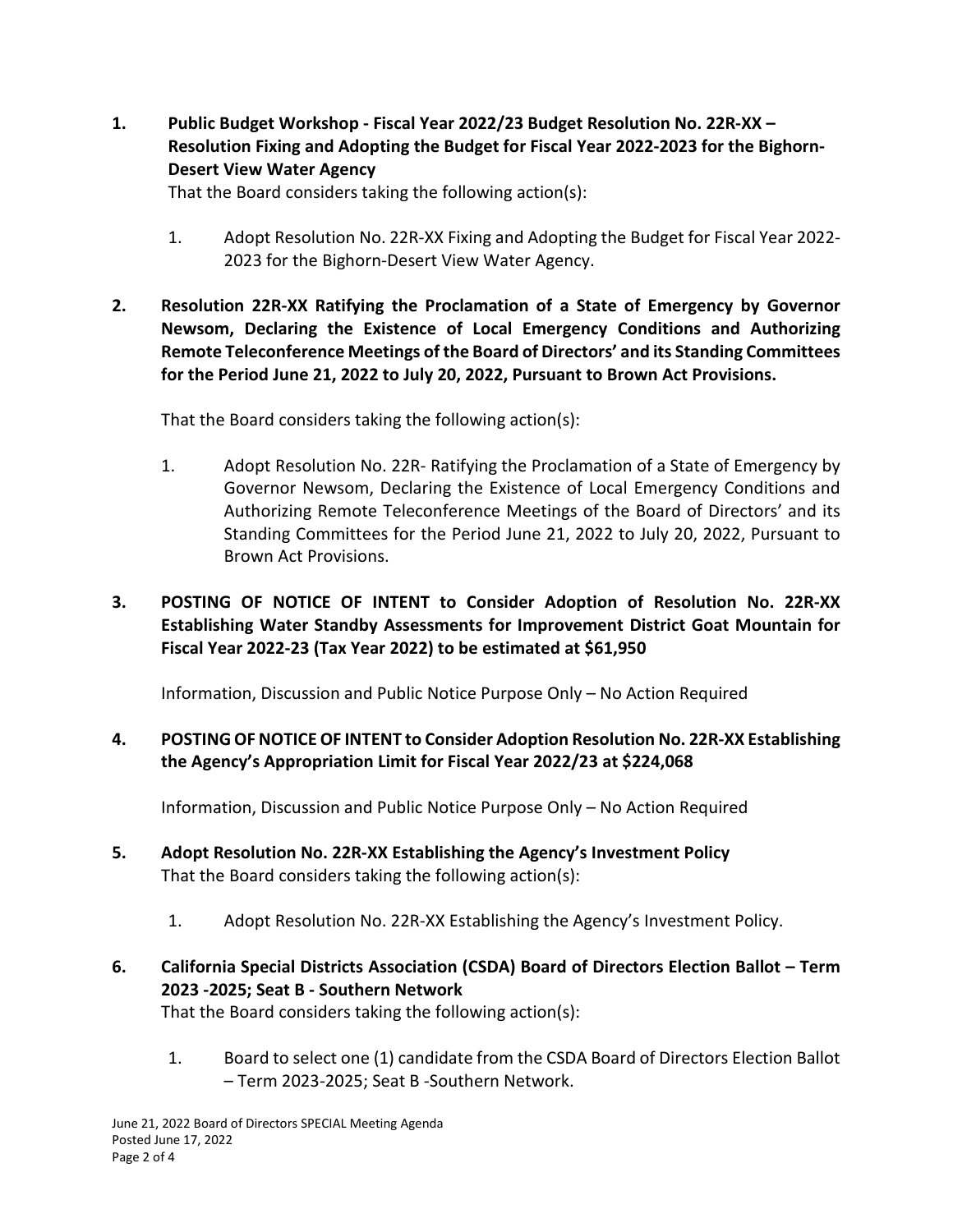- **7. Consent Items -** The following items are expected to be routine and non-controversial and will be acted on by the Board at one time without discussion, unless a member of the Public or member of the Board requests that the item be held for discussion or further action.
	- **a.** Regular Board Meeting Minutes, April 12, 2022
	- **b.** Financial Statements
		- 1. Balance Sheet(s) May 2022
		- 2. Budget Sheet(s) May 2022
	- **c.** Receive and File Disbursements for May 2022
	- **d.** Service Order Report for May 2022
	- **e.** BDV Production Report for May 2022
	- **f.** Goat Mountain Production Report for May 2022
	- **g.** Authorize Attendance at the CA Special Districts Annual Conference in Palm Desert, August 22 – 25, 2022 at an estimated cost of \$2,250 per Director.

Recommended Action: Approve as presented (Item a-h):

#### **8. Matters Removed from Consent Items**

## **9. Public Comment Period**

Any person may address the Board on any matter within the Agency's jurisdiction on items not appearing on this agenda. When giving your public comment, please have your information prepared. If you wish to be identified for the record, then please state your name. Due to time constraints, each member of the public will be allotted three minutes to provide their public comment. State Law prohibits the Board of Directors from discussing or taking action on items not included on the agenda.

## **10. Verbal Reports –** Including Reports on Courses/Conferences/Meetings.

- 1. General Manager Report
- 2. Director Reports

## **11. Adjournment**

In accordance with the requirements of California Government Code Section 54954.2, this agenda has been posted in the main lobby of the Bighorn-Desert View Water Agency, 622 S. Jemez Trail, Yucca Valley, CA not less than 72 hours if prior to a Regular meeting, date and time above; or in accordance with California Government Code Section 54956 this agenda has been posted not less than 24 hours if prior to a Special meeting, date and time above. As a general rule, agenda reports or other written documentation have been prepared or organized with respect to each item of business listed on the agenda. Copies of these materials and other disclosable public records in connection with an open session